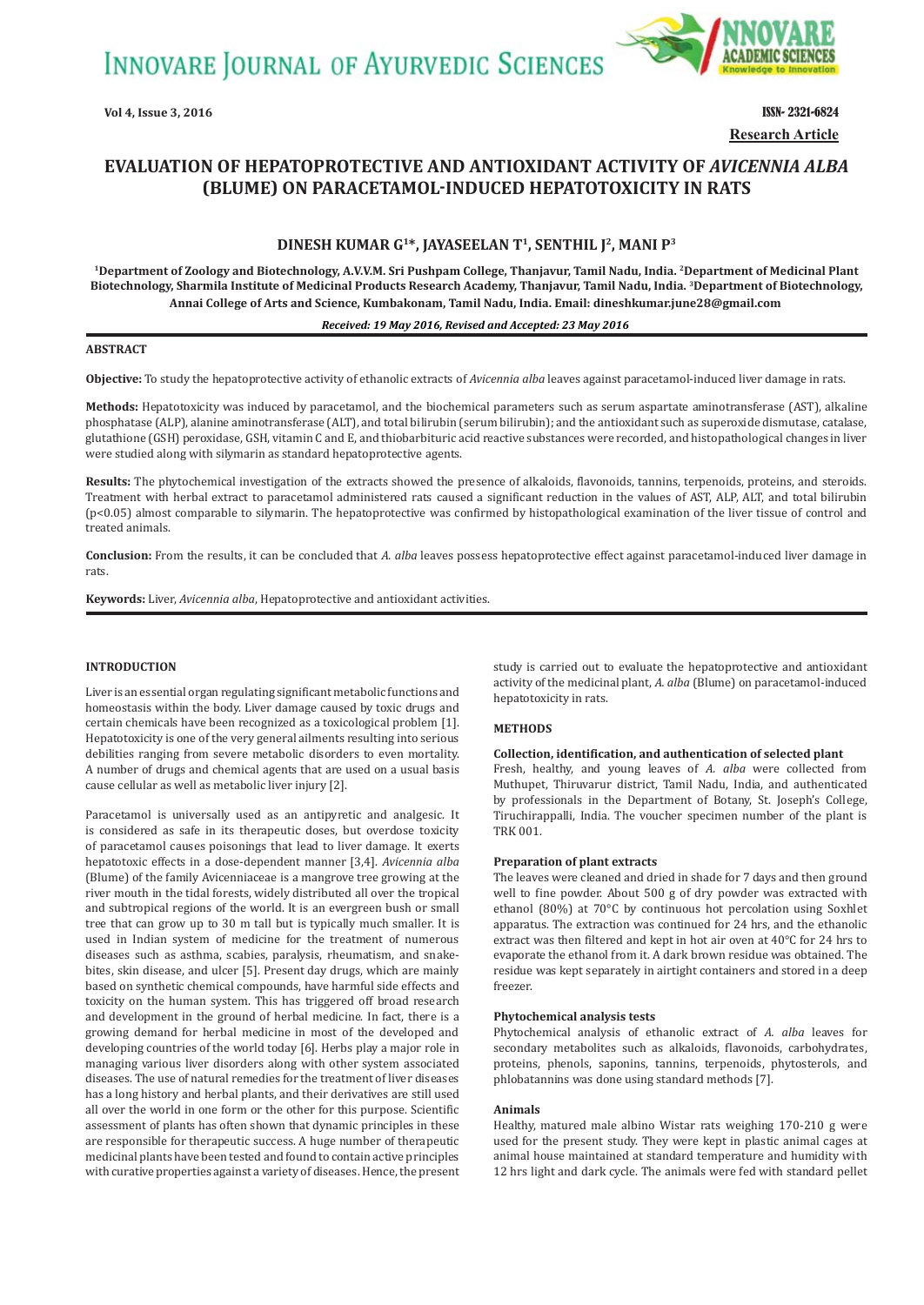diet and water. The animals are handled according to good laboratory practice. After 1 week of acclimatization, the animals were used for further research experiments. The ethical clearance was obtained from the Institutional Animal Ethical Committee as per the Indian CPCSEA guidelines (CPCSEA/265).

#### **Groupings and experimental design**

The animals were divided into four groups. Each group contains six animals.

 Group I: Normal control (n=6, the animals were given distilled water only).

 Group II: Hepatotoxic control (n=6, the animals were given paracetamol [2 g/kg po] single dose for 7 days).

 Group III: Treatment group (n=6, the animals were given paracetamol [2 g/kg po] single dose and *A. alba* extract (500 mg/kg po) simultaneously for 7 days).

 Group IV: Treatment group (n=6, the animals were given paracetamol [2 g/kg po] single dose and silymarin [100 mg/kg po] simultaneously for 7 days).

At the end of the drug treatment period, all the animals were anesthetized by application of light chloroform, and blood samples were collected from a group of animals from dorsal aorta by heparinized syringe in vacutainer tubes. Plasma was separated from the collected blood by centrifugation of 3000 rpm for 5 minutes. Separate blood samples were collected from another group of anesthetized animals in glass test tubes and allowed to coagulate for 30 minutes. Serum was separated by centrifugation at 3000 rpm for 2 minutes. Plasma and serum samples were kept at −20°C for biochemical analysis.

Finally, the animals were sacrificed by cervical decapitation. The perfused liver of each animal was dissected out and washed with isotonic solution and then homogenized to get 11% solution of tissue homogenate in Tris-HCl buffer (10 mm, pH 8.0). This homogenate was used for the determination of various parameters.

### **Acute toxicity study**

The acute toxicity study was carried out as per the guidelines set by OECD-423, received from Committee for the Purpose of Control and Supervision of Experiments on Animals, Ministry of Social Justice and Empowerment, Government of India [8]. The ethanolic extract was orally administered to adult Wistar albino rats. The groups were continuously observed for mortality and behavioral changes during the first 24 hrs and then daily for a fortnight. The oral lethal dose, 50% was found to be more than 3000 mg/kg.

#### **Evaluation of antioxidants**

The enzymatic antioxidants such as superoxide dismutase (SOD), catalase (CAT), and glutathione (GSH) peroxidase (GPx) [9-11] and the non-enzymatic antioxidants such as GSH, vitamin E, vitamin C, and thiobarbituric acid reactive substances (TBARS) [12-15] are evaluated.

#### **Evaluation of effect on biochemical variables**

The clear serum obtained after centrifugation was used for the estimation of serum alanine aminotransferase (ALT), aspartate aminotransferase (AST), alkaline phosphatase (ALP), and total serum bilirubin (SB) [16-18].

#### **Histopathological studies**

The abdomen of the sacrificed animals was cut open to remove the liver. The volume (LV), weight (LW), and appearance of the liver was observed. The normal saline was used to wash the liver and fixed in Bouin's solution (mixture of 25 ml of 40% formaldehyde, 75 ml of saturated picric acid, and 5 ml of glacial acetic acid) for 12 hrs, then embedded in paraffin using conventional methods and cut into 5 μm thick sections and stained using hematoxylin-eosin dye and finally mounted in diphenylxylene. The compound microscope was used to observe the histopathological changes in liver architecture and their microphotographs were taken [19].

#### **Statistical analysis**

The data were statistically analyzed, and all values were expressed as mean±standard error of mean. The data were also analyzed by one-way ANOVA using SPSS software. p<0.05 was considered significant.

### **RESULTS**

### **Qualitative phytochemical analysis**

The qualitative phytochemical analysis of ethanolic extracts of *A. alba*  leaves revealed the presence of alkaloids, flavonoids, steroids, cardiac glycosides, anthraquinones, tannins, and terpenoids (Table 1).

### **Enzymatic antioxidant activities**

#### *SOD*

Table 2 shows a significant decrease in the activity of liver SOD in paracetamol intoxicated rat. The therapeutic treatment with *A. alba* 500 mg/kg significantly improved the level of SOD in plasma. This result indicates that *A. alba* promoted the hepatoprotection by elevating free radical scavenging activity. Similar results were also observed in silymarin treated rats.

#### *CAT*

Table 2 shows the inhibition (decrease) of CAT activity in paracetamolinduced rats due to the improved generation of reactive free radicals, which can create an oxidative stress in the cells. The administration of *A. alba* 500 mg/kg dose inversed the CAT activity in the blood plasma, which protected rats from the free radical-induced oxidative stress. This results support that the antioxidant properties of the *A. alba* were excellent as compared with the standard drug silymarin.

### *GPx*

Table 2 reveals the decrease in levels of GPx activity in plasma during paracetamol intoxication. Treatment with *A. alba* significant dose 500 mg/kg significantly increased the level GPx to normal level. The significant effect of *A. alba* extract is equivalent to standard drug silymarin showed increase in the GPx level in the paracetamol intoxicated rats.

### **Non-enzymatic antioxidant activities**

#### *GSH*

Acetaldehyde, the toxic metabolite of paracetamol depresses the plasma GSH level by conjugating with the sulfhydryl groups of GSH. The GSH depletion in hepatic mitochondria is considered the most important sensitizing mechanism in the pathogenesis of paracetamol liver injury. Treatment with *A. alba* 500 mg/kg dose had significantly improved the level of GSH in plasma (Table 3).

### *Vitamin C and E*

Table 3 shows the decreased level of these vitamins in paracetamol intoxicated rats. This may be due to the high level of oxidative stress during the intoxication. The reduced form of GSH substrate (GSH) is required for the regeneration of vitamin C, which in turn necessary for the regeneration of vitamin E. The ascorbic acid functions as an aqueous phase antioxidant. Treatment with *A. alba* 500 mg/kg dose on

### **Table 1: Qualitative phytochemical analysis**

| S.No | <b>Phytochemicals</b> | Appearance           | <b>Results</b>           |
|------|-----------------------|----------------------|--------------------------|
| 1.   | Alkaloids             | Pale precipitate     | $\ddot{}$                |
| 2.   | Flavonoids            | Dirty brown color    | $\ddot{}$                |
| 3.   | Cardiac glycosides    | Brown ring formation | $\ddot{}$                |
| 4.   | Steroids              | Violet to blue color | $\ddot{}$                |
| 5.   | Terpenoids            | Reddish brown color  | $\ddot{}$                |
| 6.   | <b>Tannins</b>        | Yellow precipitate   | $\ddot{}$                |
| 7.   | Anthraquinones        | Red color            | $\ddot{}$                |
| 8.   | Saponins              | Absence of honeycomb | $\overline{\phantom{0}}$ |
|      |                       | like froth           |                          |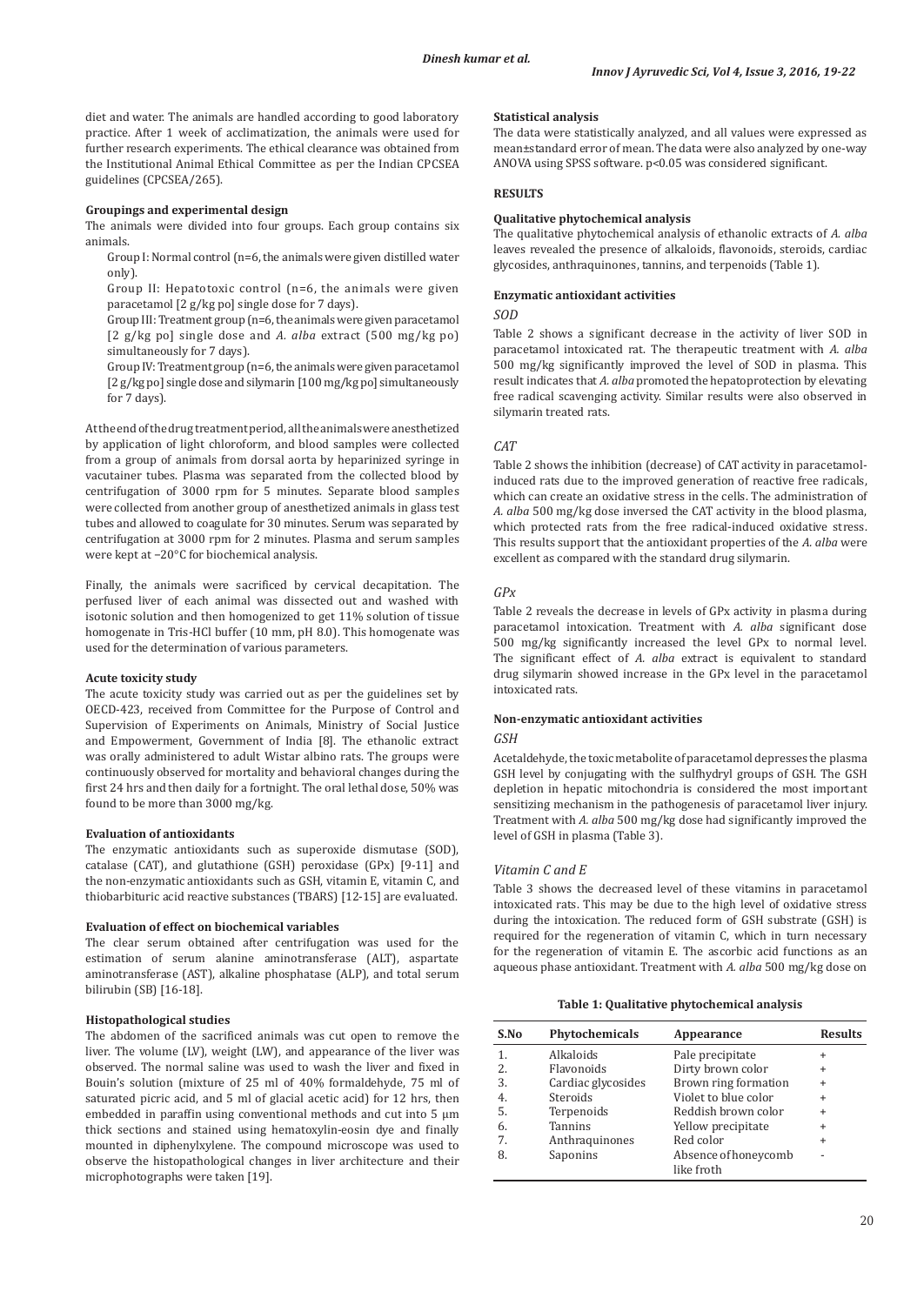paracetamol intoxicated rats significantly increased the level of vitamin E and C through the influence of GSH regeneration. Thus, the herbal compound exerts a beneficial effect in regenerating the GSH through the recycling mechanism of these vitamins. The herbal extract has a potent effect in GSH regeneration similar to standard drug silymarin.

### *TBARS*

Table 3 shows the levels of TBARS in liver tissues of paracetamol intoxicated rats were significantly elevated when compared to the level of TBARS in control animals. The administration of herbal drug *A. alba* at the therapeutic doses 500 mg/kg showed maximum reduction in TBARS level. The standard hepatoprotective drug silymarin maintained the decreased lipid peroxidation level to the normal limits in the serum. The results indicate that *A. alba* has very good hepatoprotective effect in liver damage.

### **Liver marker enzymes**

Table 4 shows the serum levels of AST, ALP, ALT, and total bilirubin, which have been used as biochemical markers for the early acute hepatic damages. Increased activities of AST, ALP, ALT, and total bilirubin in liver serum after paracetamol intoxication compared with those of normal rat indicate hepatocellular damage and leakage of cytosolic contents into the systemic circulation. Moreover, the elevated levels of serum AST, ALP, ALT, and total bilirubin were significantly reduced  $(p<0.05)$ in the groups treated with *A. alba* (at a dose of 500 mg/kg). The results demonstrated that the administration of *A. alba* could decrease the levels of AST, ALP, ALT, and total bilirubin in serums of paracetamol treated rat liver. Silymarin also reduced all measured serum biochemical activities toward normalization.

### **Histopathological studies**

In histopathological studies, the normal control group showed a normal lobular architecture of the liver. Whereas, in the paracetamol-induced group, the hepatocytic necrosis and inflammation were observed in the centrilobular region with portal triaditis. The *A. alba* treated group showed minimal inflammation with reasonable portal triaditis and

normal lobular architecture. Silymarin treated group showed normal hepatocytes and their lobular architecture was also normal (Fig. 1).

### **DISCUSSION**

The liver complication is still a universal health problem. Unfortunately, conventional or synthetic drugs used in the healing of liver disease are scanty and sometimes can have serious side effect. It has been reported earlier that when paracetamol is taken in excess of dose, it produce hepatic necrosis and liver injury. Due to the absence of modern medicine for liver protection, there are a number of medicinal preparations in Ayurveda recommended for the treatment of liver problems. Nowadays, the focus is on systematic scientific research methodology and to evaluate the traditional herbal medicines to overcome the severe adverse side effects of synthetic agents that are claimed to possess hepatoprotective activity [20]. Liver marker enzymes such as



**Fig. 1: Histopathological studies, (a) control, (b) paracetamolinduced group, (c) paracetamol +** *Avicennia alba* **500 mg/kg extract, (d) paracetamol + silymarin 100 mg/kg po**

**Table 2: Effect of** *A. alba* **on enzymatic antioxidants of control and experimental rats against paracetamol-induced toxicity**

| Group     | Treatment                       | SOD (U/mg protein)  | CAT (U/mg protein)  | GPx (U/mg protein) |
|-----------|---------------------------------|---------------------|---------------------|--------------------|
| Group I   | Control                         | $46.8 \pm 3.5$      | $18.1 \pm 1.9$      | $75.6 \pm 5.2$     |
| Group II  | Paracetamol 2 g/kg (po)         | $19.3 \pm 2.1$      | $9.7 \pm 1.4$       | $36.2 \pm 6.2$     |
| Group III | Paracetamol+A. alba 500 mg/kg   | $42\pm3.6**$        | $16.5 \pm 0.82**$   | $70.01 \pm 5.4**$  |
| Group IV  | Paracetamol+Silymarin 100 mg/kg | $44.12 \pm 3.12***$ | $17.01 \pm 0.12***$ | 73.12±4.12***      |

Values are given as mean±SEM (n=6 rats). \*p<0.05 versus control, \*\*p<0.005 versus control. SEM: Standard error of mean, *A. alba*: *Avicennia alba,* SOD: Superoxide dismutase, CAT: Catalase, GPx: Glutathione peroxidase

| Table 3: Effect of A. alba on non-enzymatic antioxidants of control and experimental rats against paracetamol-induced toxicity |  |
|--------------------------------------------------------------------------------------------------------------------------------|--|
|                                                                                                                                |  |

| Group     | <b>Treatment</b>                | <b>GSH</b><br>(Lmol/g) | Vitamin E<br>(mg/g) | Vitamin C<br>(mg/g) | <b>TBARS</b><br>(nmol/mg protein $\times 10^{-6}$ ) |
|-----------|---------------------------------|------------------------|---------------------|---------------------|-----------------------------------------------------|
| Group I   | Control                         | $35.4 \pm 1.4$         | $4.13 \pm 0.21$     | $1.57 \pm 0.03$     | $123 \pm 1.12$                                      |
| Group II  | Paracetamol 2 g/kg (po)         | $18.4 \pm 0.9$         | $2.22 \pm 0.14$     | $0.62 \pm 0.02$     | $308 \pm 1.23$                                      |
| Group III | Paracetamol+A. alba 500 mg/kg   | $33.0 \pm 2.1$ **      | $3.77 \pm 0.15**$   | $1.38 \pm 0.07**$   | $176 \pm 1.47**$                                    |
| Group IV  | Paracetamol+Silymarin 100 mg/kg | $34.18 \pm 2.4***$     | $3.99 \pm 0.15***$  | $1.44 \pm 0.04***$  | $87+1.39***$                                        |
|           |                                 |                        |                     |                     |                                                     |

Values are given as mean±SEM (n=6 rats). \*p<0.05 versus control, \*\*p<0.005 versus control. SEM: Standard error of mean, *A. alba*: *Avicennia alba*, GSH: Glutathione, TBARS: Thiobarbituric acid reactive substances

| Table 4: Effect of <i>A. alba</i> on liver function marker enzymes of control and experimental rats against paracetamol-induced toxicity |  |  |  |
|------------------------------------------------------------------------------------------------------------------------------------------|--|--|--|
|------------------------------------------------------------------------------------------------------------------------------------------|--|--|--|

| Group     | Treatment                       | AST (IU/L)       | ALT $(IU/L)$     | ALP (IU/L)      | SB(mg/dL)        |
|-----------|---------------------------------|------------------|------------------|-----------------|------------------|
| Group I   | Control                         | $138 + 18$       | $64 \pm 11$      | $201 \pm 58$    | $0.05 \pm 0.03$  |
| Group II  | Paracetamol 2 g/kg (po)         | $576 \pm 193$    | $747+201$        | $344+93$        | $0.23 \pm 0.09$  |
| Group III | Paracetamol+A. alba 500 mg/kg   | $201 \pm 114$ ** | $160 \pm 121$ ** | $195 \pm 31***$ | $0.05 \pm 0.05*$ |
| Group IV  | Paracetamol+Silymarin 100 mg/kg | $190 \pm 55***$  | $151\pm116***$   | $202 \pm 24**$  | $0.05 \pm 0.05*$ |

Values are given as mean±SEM (n=6 rats). \*p<0.05 versus control, \*\*p<0.005 versus control. SEM: Standard error of mean, *A. alba*: *Avicennia alba,* AST: Aspartate aminotransferase, ALP: Alkaline phosphatase, ALT: Alanine aminotransferase, SB: Serum bilirubin